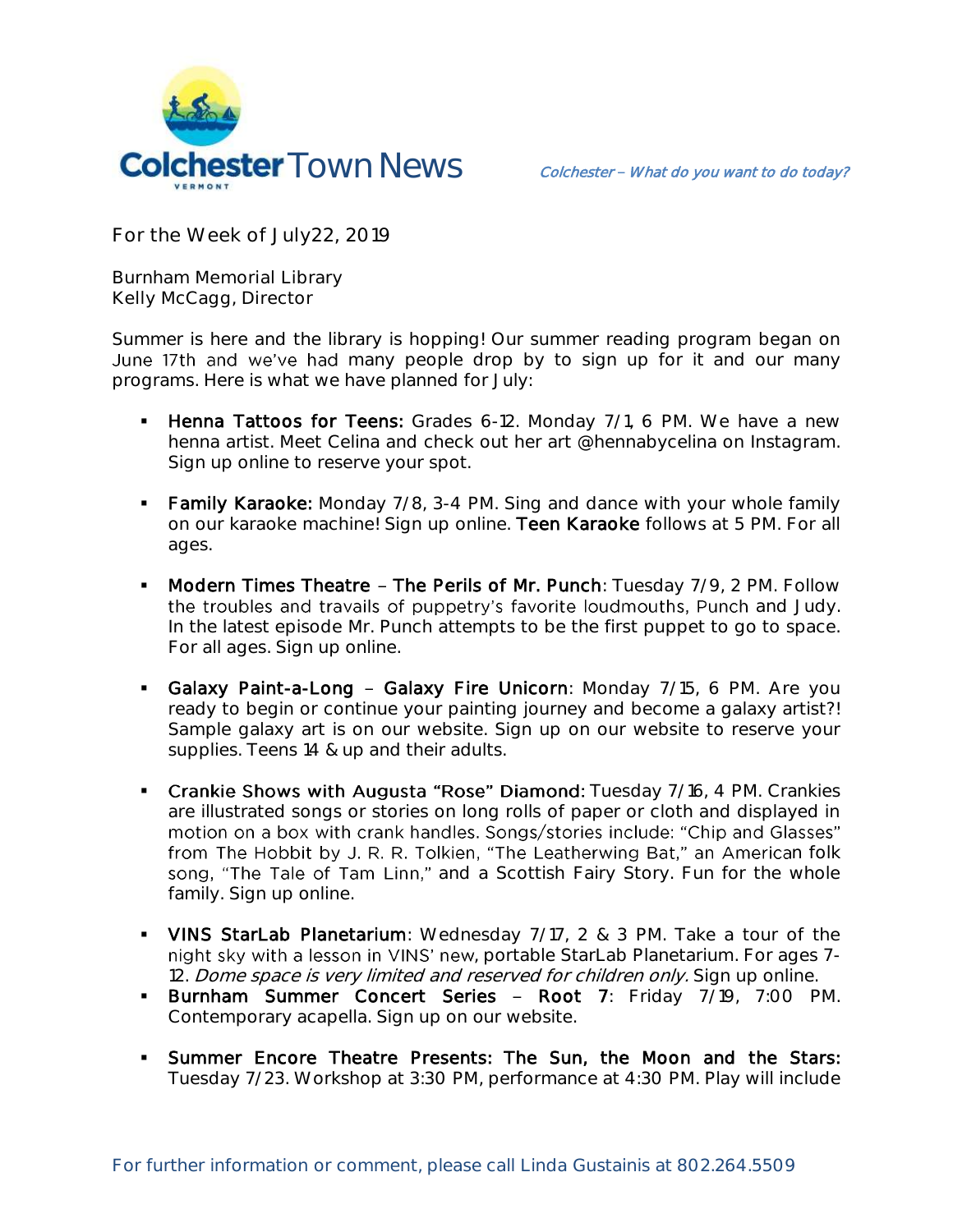

student-written music and includes a workshop in creative dramatics to prepare the children for their parts. For all ages. Sign up online.

Do you want to get all the latest library happenings in the convenience of your inbox? Then sign up for our e-newsletter. We'll be sending monthly updates for all our interested patrons: https://colchestervt.gov/718/Our-eNewsletter

**Parks and Recreation Department Glen Cuttitta, Director**

The Parks & Recreation Department is about halfway through our summer programming schedule and have already served over 350 families through our summer camp offerings. Campers have been enjoying a variety of camps that include lots of games, crafts, enrichment activities with local organizations, beach time, hiking, paddling, biking, sports, and more! Day camps are both a vital childcare need for our community and a valuable social experience for children of all ages; we are happy to see so many taking advantage of these offerings. Be sure to check out our monthly column in the Colchester Sun for pictures and to learn more.

## Recreation Department

- **Upcoming adult programs include:** 
	- o Adult tennis lessons
	- o Group Stand Up Paddleboard (SUP) lessons
	- o SUP Yoga
	- o Intro to Windsurfing

Visit http://bit.ly/WebTracColchester to see which programs still have space available.

- Families with high school-age teens that are beginning to think about college planning should look into our August workshops with Sugar Maple College Consulting (see p.34).
- **The Fall Activity Guide** should be ready by the end of August. It will cover programming for September - December 2019.
- **The 35th Annual Colchester Triathlon is Sunday, July 28!** We are expecting well over 300 athletes in town the Sunday morning of the race. Please be aware of increased traffic in the Bayside/Blakely Rd area, as well as cyclists and runners on the course. Please give them space and drive safely; expect some minor delays at major intersections. Spectators are welcome to cheer on the athletes! All parking will be at the Colchester High School.

## From the Parks Department: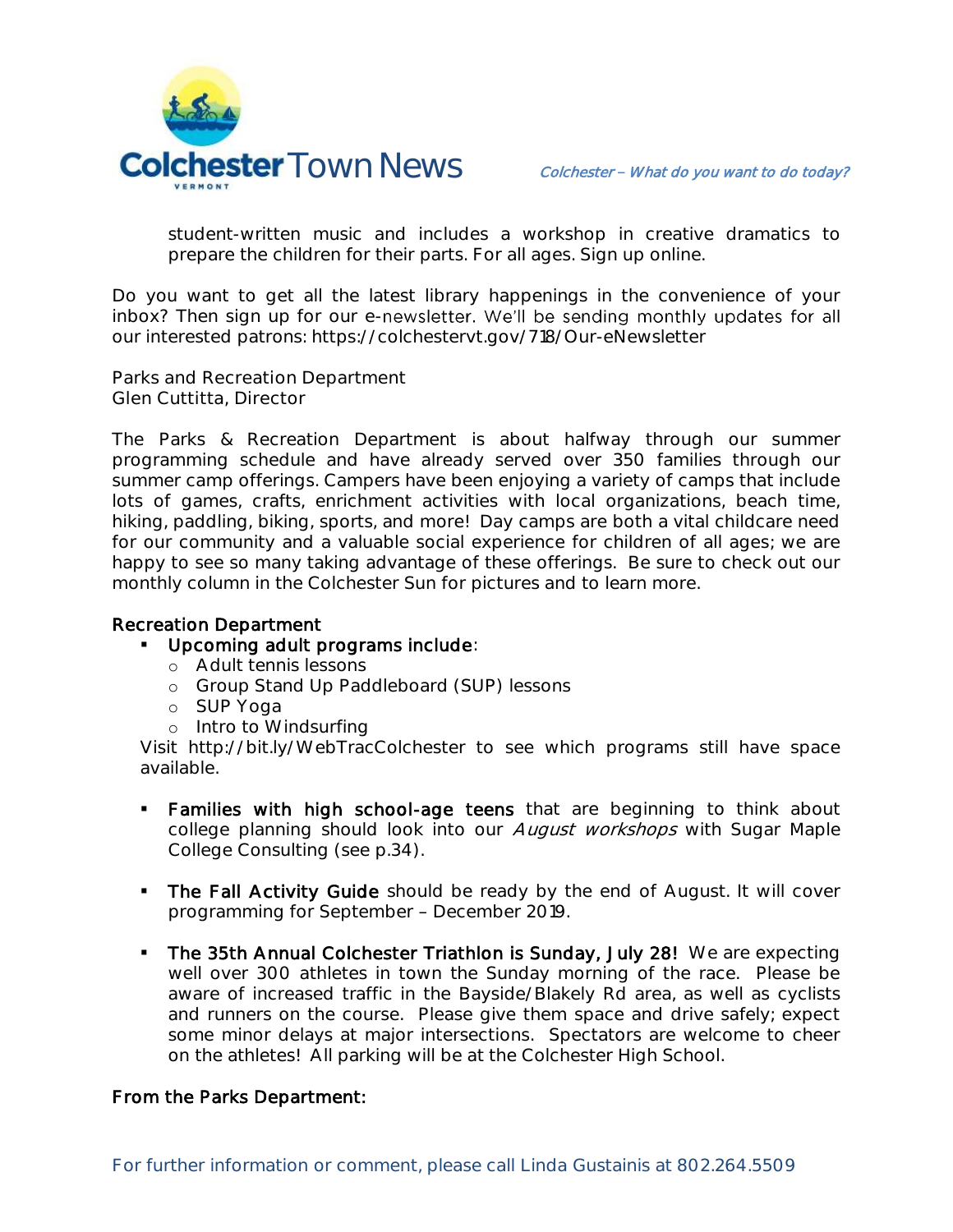

- Andrew Newton has been promoted to Parks Manager. Josh Thibault has been hired in the full-time Parks Maintenance I position
- Resurfacing has been completed on the Bayside & Airport Park basketball courts. Thank you for your patience while we worked on these
- **Parks crews have been pruning and clearing along Town bike paths to** improve use and line-of-sight, particularly near the Delta Park boardwalk and Creek Glen areas
- Graffiti clean-up has also been done on the Causeway and in the Fox Run area of the Bayside Bike Path. If you observe graffiti along a public bike path, please contact Colchester Police or the Parks & Recreation Dept.

For more information about the Parks and Recreation Department, please visit [http://colchestervt.gov/recreation](http://colchestervt.gov/Recreation/parksNRec.shtml) or call (802) 264-5640.

**Upcoming Town Meetings:** 

- Planning Commission: 1st & 3rd Tuesdays of the month, 7:00 PM. Special workshop on 7/30 (See Special Events, below)
- **Development Review Board:**  $2^{nd}$  Wednesday of the month, 7:00 PM. August meeting: 8/14
- **Recreation Advisory Board:**  $2^{nd}$  Wednesday of the month, 7:00 AM, Champlain Room, 2nd floor. August meeting: 8/14
- **Conservation Commission:** 3rd Monday of the month, 7:00 PM, at the Bayside Activity Center or per agenda. August meeting: 8/19
- Selectboard: 2nd & 4th Tuesday of the month, 6:30pm. No meeting 7/23. August meetings: 8/13 & 8/27

(All meetings take place at the Colchester Town Offices, 781 Blakely Road, in the Outer Bay Conference Room on the 3<sup>rd</sup> floor unless otherwise noted.)

**Upcoming events:** 

- **Sewer Option Work Session:** July 30th at 7PM at Colchester High School hosted by the Colchester Planning Commission
- Summer Concert Series: Thursdays, 7/11 8/1, 7 PM at Lower Bayside. See full schedule at: http://colchestervt.gov/551/Summer-Concert-Series
- 35th Annual Colchester Triathlon: Sunday, 7/28 at Bayside Park. Race begins at 8:30 AM. Registration is OPEN! Visit http://www.colchestertri.com/ for details.

**Notices:**

 More volunteers are needed at the Colchester Log Schoolhouse! It's a wonderful family volunteer and educational opportunity to host this lovely historical site and visitor center this summer. To volunteer and to find out